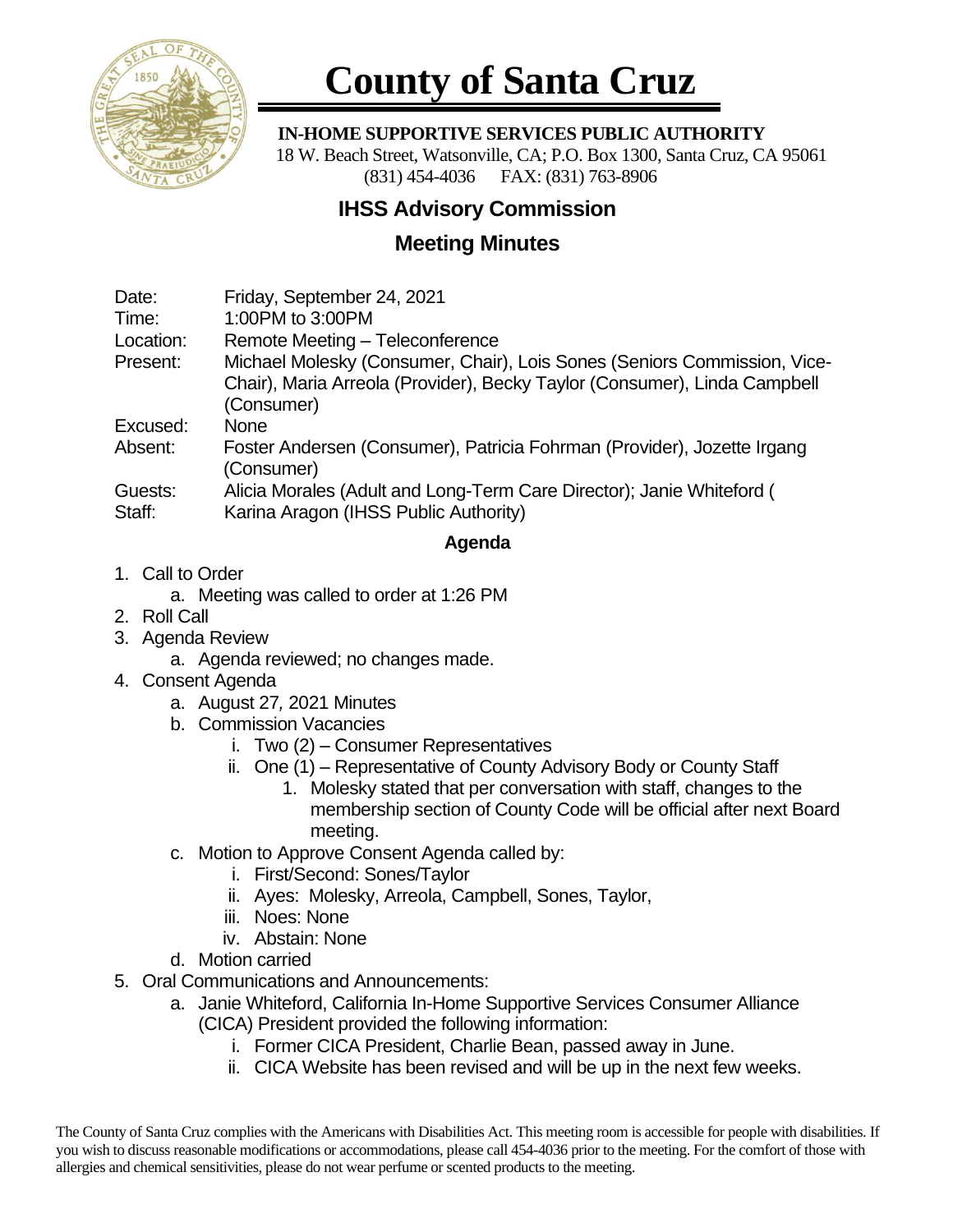- iii. Trainings for consumers were held during the summer and one coming up via zoom in October for commission members on the history of IHSS and Advisory Commission allocation.
- iv. Whiteford stated CICA lost staff email address and will be sending membership dues invoice to Aragon.
	- 1. Molesky advised that staff was waiting for an invoice from CICA.
- v. Whiteford stated CICA is concerned about training for Independent Providers, CICA wants to make sure trainings include consumer feedback.
- vi. Whiteford requested to be put on the agenda for a future meeting. At Molesky's request Whiteford provided her email for communication.
- b. Taylor informed commission that on October 16, 2021, Ramsay Park in Watsonville will be working on making the park accessible.
- 6. Updates/Housekeeping
	- a. Reminders from the Chair
		- i. None provided
	- b. Topics & Speakers
		- i. Staff to schedule Janie Whiteford to present
- 7. Discussion Master Plan for Aging (Molesky)
	- a. Molesky stated he'd asked that this be put on the agenda to hear from county on Master Plan for Aging (MPA) and gather input from commissioners on concerns related to MPA.
	- b. Morales stated that with support and funding from the County Administrative Office the county is working on hiring a consultant to help develop a 2-year plan that includes input from all stakeholders, including commission. MPA is a 10 year plan in the early stages; RFI recently closed consultant.
	- c. Molesky expressed concern over the scarcity of caregivers, transition to normalcy per COVID-19, food insecurity.
- 8. COVID-19 Updates (Molesky)
	- a. Molesky stated he had asked for agenda item to get an update on COVID-19 situation in the county.
		- i. Sones provided the following information:
			- 1. The Centers for Disease Control announced decision for Pfizer recipients to get a booster shot.
			- 2. The number of new cases in Santa Cruz County is going down; 5 deaths since Delta surge, all unvaccinated individuals.
	- b. Per Molesky, consumer as the employer can request that their caregiver(s) be vaccinated and wear face mask.
		- i. Sones mentioned that due to scarcity of caregivers it places recipient in a bind to require IP to get vaccinated as a condition of employment.
- 9. IHSS Program Updates (Aragon, Morales)
	- a. IHSS Career Pathways Program: pilot training program to be implemented no later than 9/1/2022 through 3/31/2024. Participation is voluntary and will be open to IHSS/WPCS providers who have completed enrollment. Five career pathways to be offered. CDSS will hold competitive process for third-party entities (county, PA, nonprofit) to provide trainings in person or online. IPs will be compensation at county's hourly wage rate and can receive additional incentive payments for completing pathways and providing services to recipients.
	- b. Emergency Back Up Registry: IHSS is pending information from the California Department of Social Services with details on the operation of back-up registry.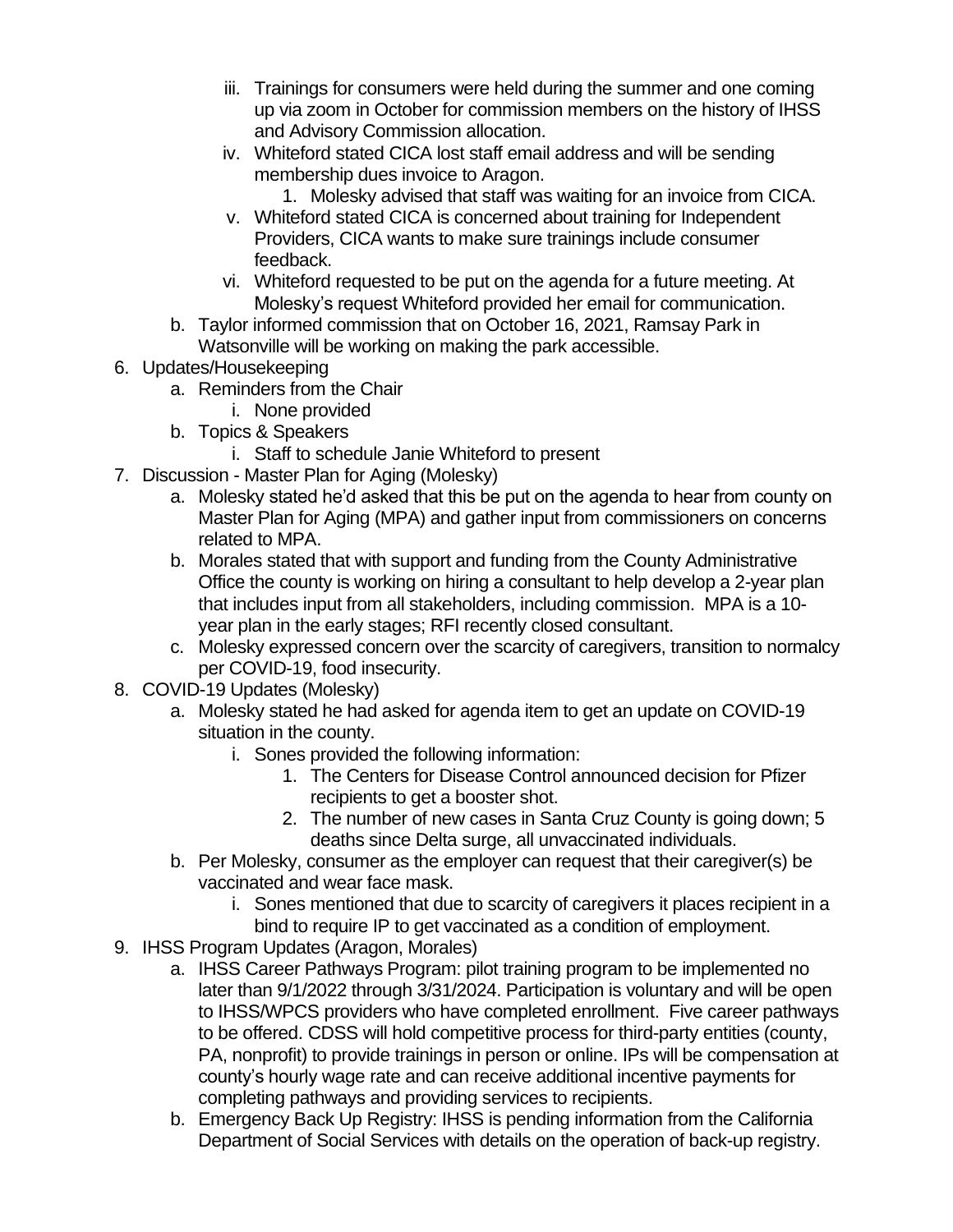- c. Leadership currently working to fill behind two IHSS social workers who promoted.
- d. For reassessments, CDSS extended phone assessments until the end of state of emergency declaration. Social Workers will conduct home visit upon request.
- e. For intakes, IHSS social work staff gather as much information over the phone and conduct a brief in-person home visit.
- f. Morales reported, COVID-19 related FEMA funding is ending December 2021. County is working on demobilization of shelters, 6 10 people per week are moving into permanent housing as we demobilize.
- g. Morales reported, slightly higher than 70% of county eligible residents have received first dose of COVID-19 vaccine. 63% of eligible residents are fully vaccinated. Current Health Services Agency (HSA) Director, Mimi Hall, is retiring; recruitment underway to hire a new Director.
- h. Morales reported, new State budget include new \$70 million allocation to Adult Protective Services (APS). Santa Cruz County is waiting for allocation information to add positions. Part of reason for increased allocation is change in definition of "dependent adult" and "elder". Currently "elder" is defined as age 65 and older. As of January 1, 2022, "elder" will be defined as age 60 and older. In Santa Cruz County this is about a 30% increase in number of those defined as elder.
- i. Morales reported, Santa Cruz County Home Safe Program anticipates receiving allocation in the next month, looking to have program thru 2025.
- j. Morales reported, Veteran Services Office now open to the public Monday-Thursday 8 a.m.-5p.m.
- k. Morales reported, Adult Protective Services is working on a Public Service Announcement (PSA) regarding Elder Abuse Awareness.
- l. Morales reported, IHSS Public Authority negotiations completed, Memorandum of Understanding approved.
- 10.Public Authority Updates (Aragon)
	- a. Aragon reported, Public Authority continues to conduct remote new provider enrollment remotely, meaning providers submit their identification card and social security card by mail or U.S. mail. Remote enrollment is authorized through the end of the state of emergency.
	- b. Aragon reported that in collaboration with Business Analytics team, Public Authority is working on creating a report that will allow for targeted recruitment of non-registry providers who live or work in the same are as recipients who have a need for a registry provider.
	- c. Aragon reported, IHSS is working on contacting recipients that show no payroll activity in over 60 days to address issues that have delayed provider payment or connect with Public Authority registry if the recipient does not have a provider. Recipients are opting to hold off on hiring a caregiver per COVID-19 concerns.
- 11.Subcommittee Reports
	- a. Legislative/Advocacy (Molesky)
		- i. Alliance looking at a 5-year plan to address need of Medi-Cal recipients. Task force for dual eligible recipients.
	- b. Website (Vacant)
	- c. CICA Conference Calls (Campbell)
		- i. Highly recommend attending training on the history of IHSS.
		- ii. Brown Act AB 361- bill on his desk, anticipated he will sign.
		- iii. AB 172- Emergency Back Up Registry. Working on eligibility criteria.